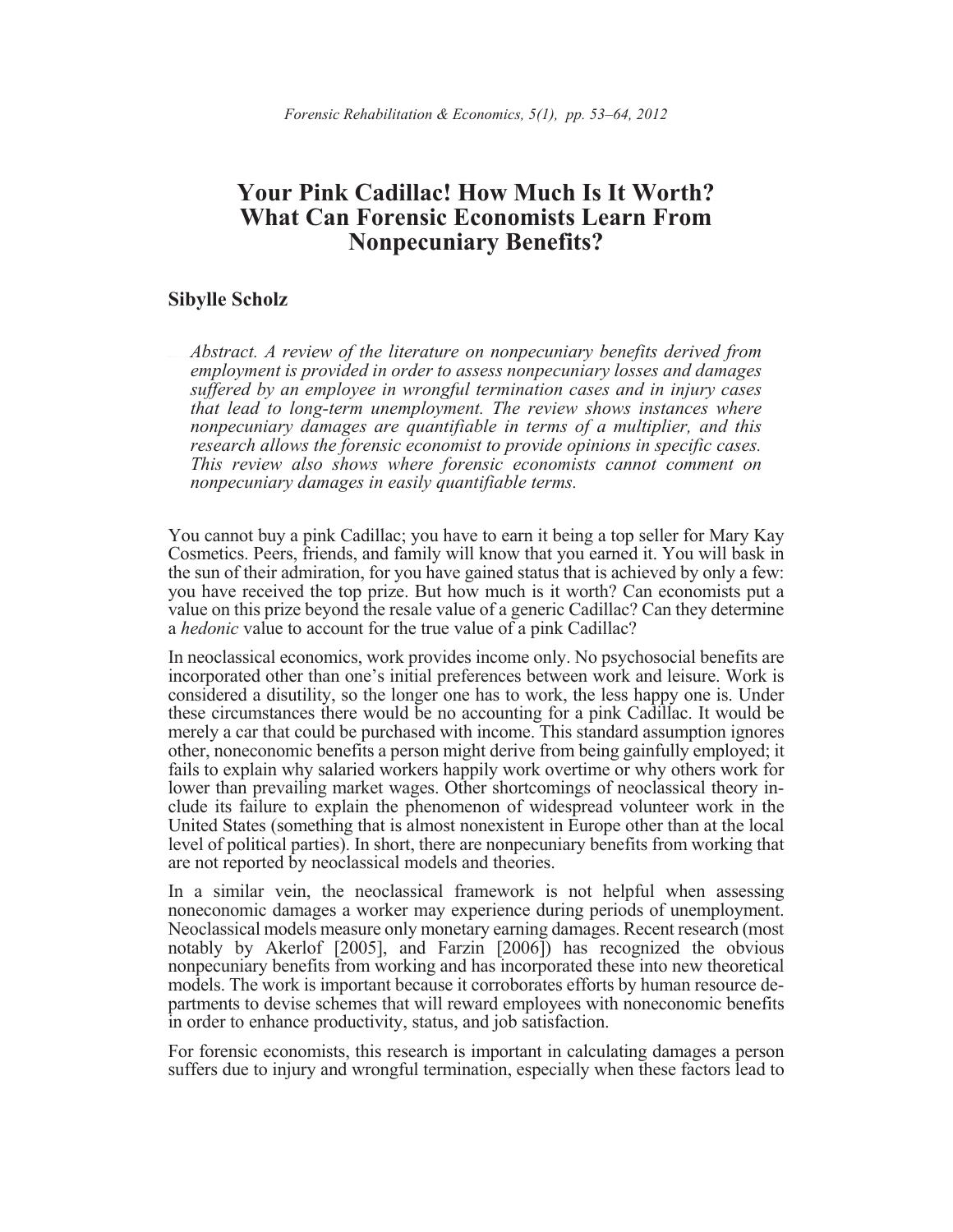long-term unemployment. Many forensic economists maintain that they have no legitimate role in guiding a jury to determine nonpecuniary damages. They argue that an economist cannot comment on the psychological pain a person suffers when becoming unemployed. Essentially they are saying that economists are unable to comment on the psychosocial benefits a person experiences from working, because they cannot readily estimate a remunerative value for them. American courts recognize loss of en- joyment of life, but beyond that, nonpecuniary damages are not accepted in most states. And as Ireland (2001) points out, courts and judges put limitations on noneconomic losses. Nonetheless, knowing what nonpecuniary benefits potentially consist of would allow forensic economists to provide an opinion on this subject.

This paper explores and summarizes research in the noneconomic benefits workers experience in the workplace, and can be used as guidance in assessing and quantifying noneconomic damages. The scope of this paper does not include cases where juries have decided awards or have denied bulk damages. My aim is to provide more information on the kinds of nonpecuniary damages we might specifically look at and to derive a general framework that allows forensic economists to nonpecuniary losses a plaintiff has experienced.

## **Review of the Literature**

In a review of the European system, Comandé (2009) showed how courts and insurance companies use tables and previous jury awards to derive noneconomic damages. These strive to avoid variations in awards between comparable injuries in order to yield horizontal justice for like losses, as well as vertical justice accounting for the duration of suffering. While most of the European nonpecuniary damages address physical pain and suffering, they also incorporate psychosocial damages wholesale into the overall award. This system works well in injury cases; however, in wrongful termination cases it would not work at all, and this is not what can be brought to court in Europe.

In the United States several methods for wholesale injury damages have been put forth for medical malpractice and product liability. A commonly used method is the "Hand Rule" (Cooter, 2003). This method equates the cost of avoidance of risk with the probability that a specific event will occur, and derives a monetary value for that. There are several problems associated with this method, such as those pointed out by Shapiro and Rodriguez (2009). Beyond these shortcomings, the Hand Rule does not specifically address noneconomic losses in wrongful termination cases, because the cost of avoiding wrongful termination, and the probability of wrongful termination, are not known.

Abraham (2006) proposes to link noneconomic damages to economic damages using a multiplier similar to the Hand Rule as a way to incentivize potential tortfeasors to exercise due care. His multiplier also focuses on injury cases. Other multipliers can be derived using recent research into noneconomic benefits from employment and may help forensic economists calculate noneconomic losses in noninjury cases. Once the noneconomic benefits are clearly delineated, nonpecuniary losses can be supported by research. For certain classes of employment we might be able to show that there is a consistent nonpecuniary loss, and this would allow us to devise a matrix of a noneconomic damages multiplier for wrongful termination cases.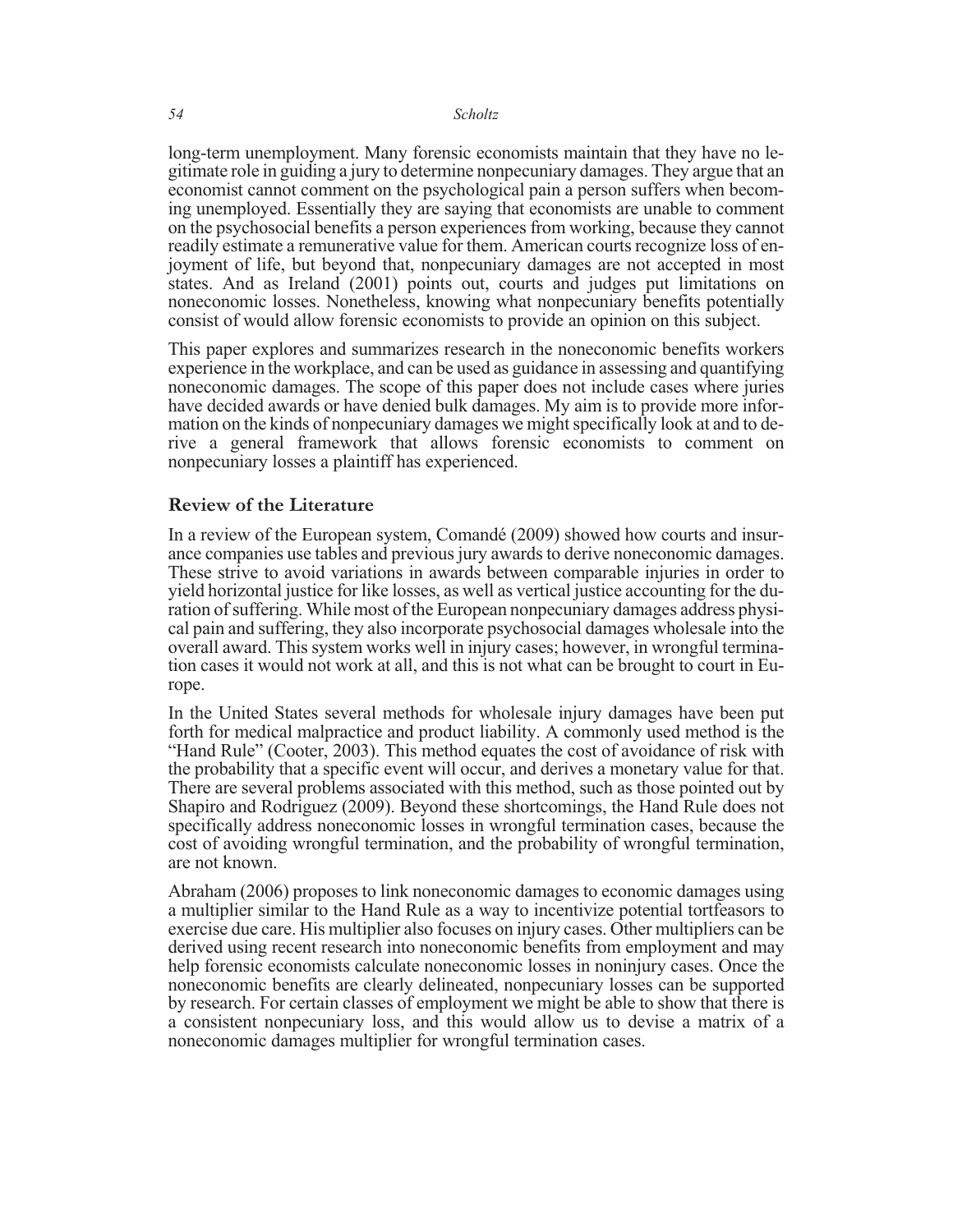As will be seen, some employment situations lend themselves more readily to quanti-<br>fiable nonpecuniary loss estimates, while other employment situations need more re-<br>search or simply don't entail significant nonpecuniary

### **Nonmonetary Incentives and Bonuses**

In professions and jobs where productivity is readily measured and obvious to all co- workers, nonmonetary incentives and bonuses can play a large role in performance. Insurance salespeople are a prime example. Lavish annual meetings with prizes for the top salespeople are the norm. Trophy values are enormous even if the actual value of a trophy, such as a dinner for two or a weekend in Las Vegas, is relatively low. In fact research has shown that tangible nonmonetary incentives are valued higher than their retail market value or an equivalent in cash (Jeffrey, 2002).

In the one instance, cash would not allow the recipient to "brag" as much as a vacation in Las Vegas would. Once the cash bonus is received it is quickly forgotten, while a vacation in Las Vegas allows the recipient to talk about and have pictures of the trip in the office, which invites coworkers to say, "So how was Vegas?" thus prolonging and increasing the value of the prize far beyond its actual market value.

Some nonmonetary benefits include access to a private jet, the suite at the ballpark, and the pink Cadillac. While all of these have a readily defined cash value, an additional nonpecuniary value is clearly evident. The pink Cadillac handed out by Mary Kay Cosmetics to its top seller is perhaps the most flashy nonpecuniary benefit. We all know about it: it is in your driveway; we can see it at the mall and on the highway. Everybody knows you in the community. What a prize, what a conversation piece, and what an awesome woman you are to have received this top prize!

Cognitive dissonance theory explains why the value of noncash incentives and bonuses is inflated. Employees work hard in anticipation of an incentive or bonus only because they have convinced themselves that the reward is worth a great deal. Cash incentives don't suffer from this inflationary value. In fact, the more effort an employee puts into obtaining a nonmonetary incentive or bonus, the more inflated such a reward becomes.

*Proposition: Nonmonetary incentives and bonuses have a value that is greater than their monetary equivalent. Cognitive dissonance inflates the value. The longer a person strives to achieve a prize or a bonus, the more inflated its value becomes.*

For workers who earn relatively low wages, however, this type of reward is not valued as much (Nelson, 1994).

#### **The Status Quo**

People generally favor strongly the things they are used to, or the way things are. They put a great deal of effort into maintaining the status quo, and they resist change, especially radical change such as losing employment. Even when an alternative has greater value, people hate to lose the status quo. Tversky and Kahneman (1991) studied this phenomenon. They conducted experiments where participants were rewarded with a coffee mug or something else such as chocolate or even money. After participants received their reward, they were informed of its value and were given the choice to switch it for something else. In 90 percent of the cases, participants kept the reward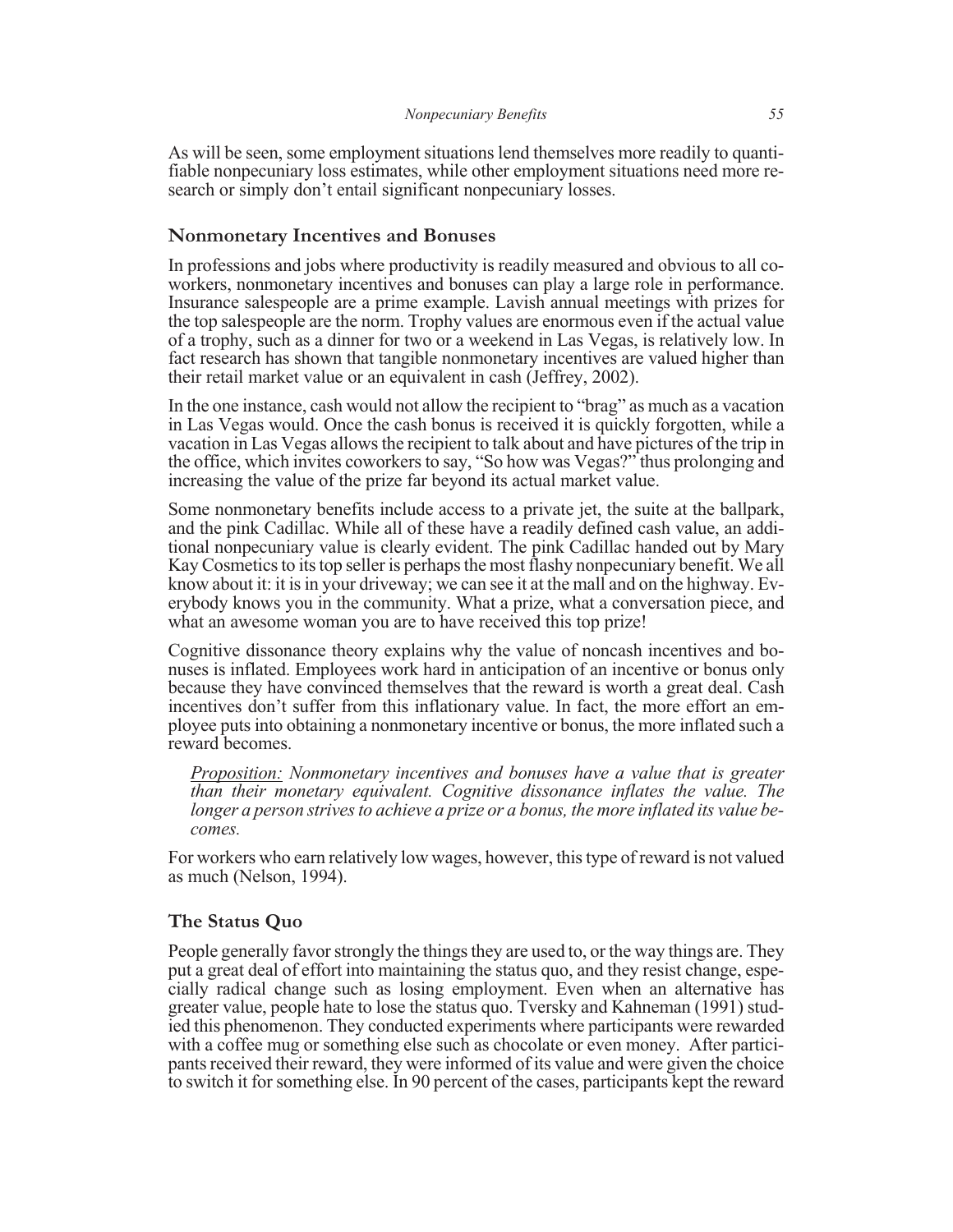even though it was of lesser value than the alternative choices. The authors label this the "Instant Endowment" effect: people value a loss more highly than an equivalent gain. The pain of losing the mug is not offset by gaining the equivalent, or even more, in cash. The endowment effect can be as high as twice the value of a cash equivalent; the authors found the loss aversion coefficient to be between 2 and 2.5.

The status quo bias has been shown to operate in the choice of medical plans by Harvard employees, who preferred their current medical plan even when the "new," alternative plan was equal to or better than the current one. areas, such as choosing pension plans, purchasing an automobile, and brand loyalty for consumer goods (Samuelson & Zeckhauser, 1988). Research has found a status quo bias of 17 percent. This bias might serve as a measure of nonpecuniary damages in wrongful termination cases, including potential transaction costs, psychological commitment to prior choices, and the cost of thinking about an alternative.

People self-select their status quo. For instance, people who like to fly or stay in hotels might opt to become flight attendants or hotel workers for the potential benefits of free flights or free hotel stays. In fact, hotel chains that offer employee benefits of hotel stays in desirable places know very well that this self-selecting mechanism acts in their favor (Jeffrey, 2002). While such companies keep careful track of the monetary costs, the actual value of such benefits to the employee greatly surpasses the monetary value.

Companies in California's Silicon Valley, such as Genentech, Google, and Yahoo, make heavy use of nonmonetary benefits, which are perceived as luxuries: onsite dry cleaners, dentists, and childcare; ski trips to Tahoe and tickets to ball games; vouchers to buy clothes at Banana Republic (seemingly so that the look of employees and hence an identity with the company is assured); and company-operated buses that pick up workers in San Francisco. Employees might pay for these things anyway, but since they are provided by the company, they entail a certain cachet and are valued higher than their actual monetary value. One of the reasons is that they have a lower transaction cost. To be able to say, "Guess what, Honey, we are going on a free ski trip," entails a higher value than saying, "Honey, I would like to go on a ski trip"; for if Honey is not into skiing, some negotiation is necessary. Jeffrey (2002) labels this the justifiability of tangible nonmonetary benefits.

Research on the status quo effect shows that employees like their work life the way it is. Simply calculating the economic losses from loss of employment plus the monetary equivalent of benefits greatly underestimates the true losses. When employment entails nonmonetary benefits such as are bestowed on Silicon Valley employees, the loss of employment carries large nonpecuniary losses.

*Proposition: Rewards, once obtained, constitute an endowment and become part of the status quo. People are generally reluctant to give this up, even if better choices are available. Endowment effects are large when losses are involved, up to twice as high as actual monetary value. Status quo effects are evaluated against alternatives and have as much as a 17 percent premium over the actual monetary value.*

### **Nonpecuniary Damages and Status**

John Adams said, "The desire of the esteem of others is as real a want as hunger, and the neglect and contempt of the world as severe a pain as the gout." As Max Weber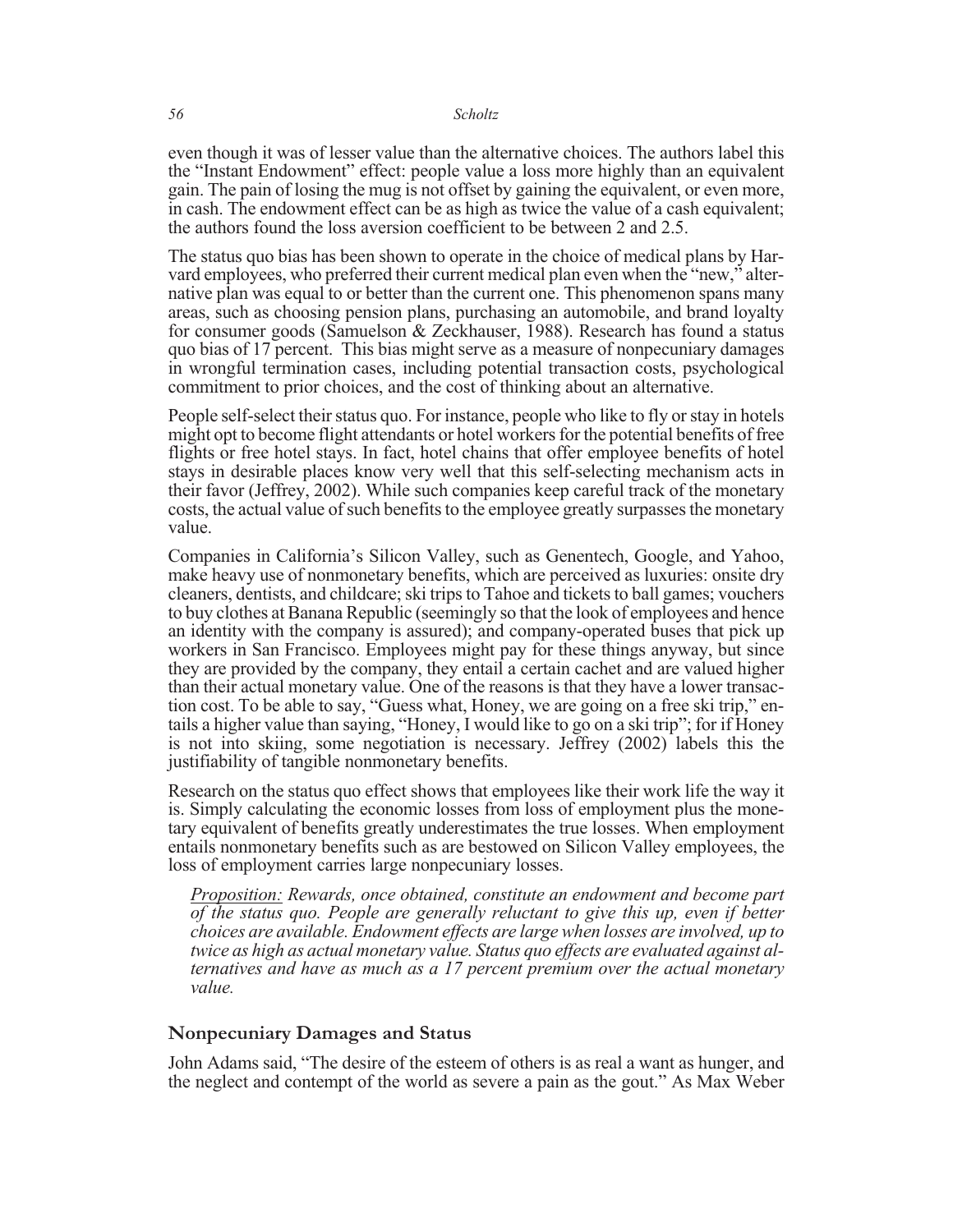(1978) pointed out, status is not directly related to wealth or income. Any kind of em- ployment conveys a certain status and social recognition; being employed signals to family and the community that the person is stable, decent, and reliable. Employment signals psychosocial characteristics that are nonpecuniary, although wages and status are complements in many employment situations (Auriol & Renault, 2002). Auriol and Renault developed a model that shows how well-paid employees prefer status and recognition as work incentives. Their model also shows that if an employee already has a very high status, then monetary incentives are preferred. So the forensic econo- mist has to treat wrongful terminations on a case-by-case basis.

A number of specific employment situations have been researched. They are grouped here into categories to help forensic economists frame potential nonpecuniary losses.

A. The Top Dog

As Auriol and Renault (2002) showed, once an employee has reached his or her potential, monetary rewards are more important than nonmonetary status symbols. At the very top, income is called compensation, which includes the base salary, cash bonuses, perks and other, stock awards, and option awards. The category "perks and other" varies widely but is small compared to the total compensation package. CEO compensation is not directly related to company performance.

An interesting set of research has looked at the status of CEOs and their ability to negotiate pay. Status can be defined in many ways and varies from country to country as well as with the prevailing culture. In Europe status is often defined first by one's father's education or by membership in a certain social class, such as the aristocracy or a titled nobility. In the United States this has less importance, and status is more often defined by the university one attended oneself, or even what sorority or fraternity one belonged to. Studies of CEO compensation show that high-status individuals were able to negotiate a higher salary than low-status CEOs (Belliveau, Reilly, & Wade 1996). The researchers tested the effect of social capital derived from social networks and elite institutional ties, which an individual uses to negotiate compensation with a board. Interestingly, when the CEO has a higher status than key board members, they agree to a higher compensation package. When the status of the CEO and key board members is similar, the compensation package is likewise high.

In firms where ownership is more concentrated, boards have more influence over compensation packages (Tosi & Gomez-Mejia, 1989). A recent list in the *New York Times* of the top one hundred CEOs' compensation confirms this. Rupert Murdoch received only \$16.8 million, 6 percent less than the previous year, while John T. Chambers of Cisco Systems more than doubled his compensation to \$18.9 million. This was despite the fact that their respective revenue increases were 8 and 11 percent (*New York Times,* April 10, 2011). Murdoch received almost \$300,000 in perks; Chambers, \$11,000.

CEO compensation is not strongly related to company performance. Many cross-sectional economic studies have explained less than 30 percent of the variance in CEO compensation (Crystal, 1991). When a CEO is "asked" to resign, large severance packages are usually offered. In instances such as injury, where a CEO can no longer perform as CEO, the loss of status falls into the category described above as loss of the status quo.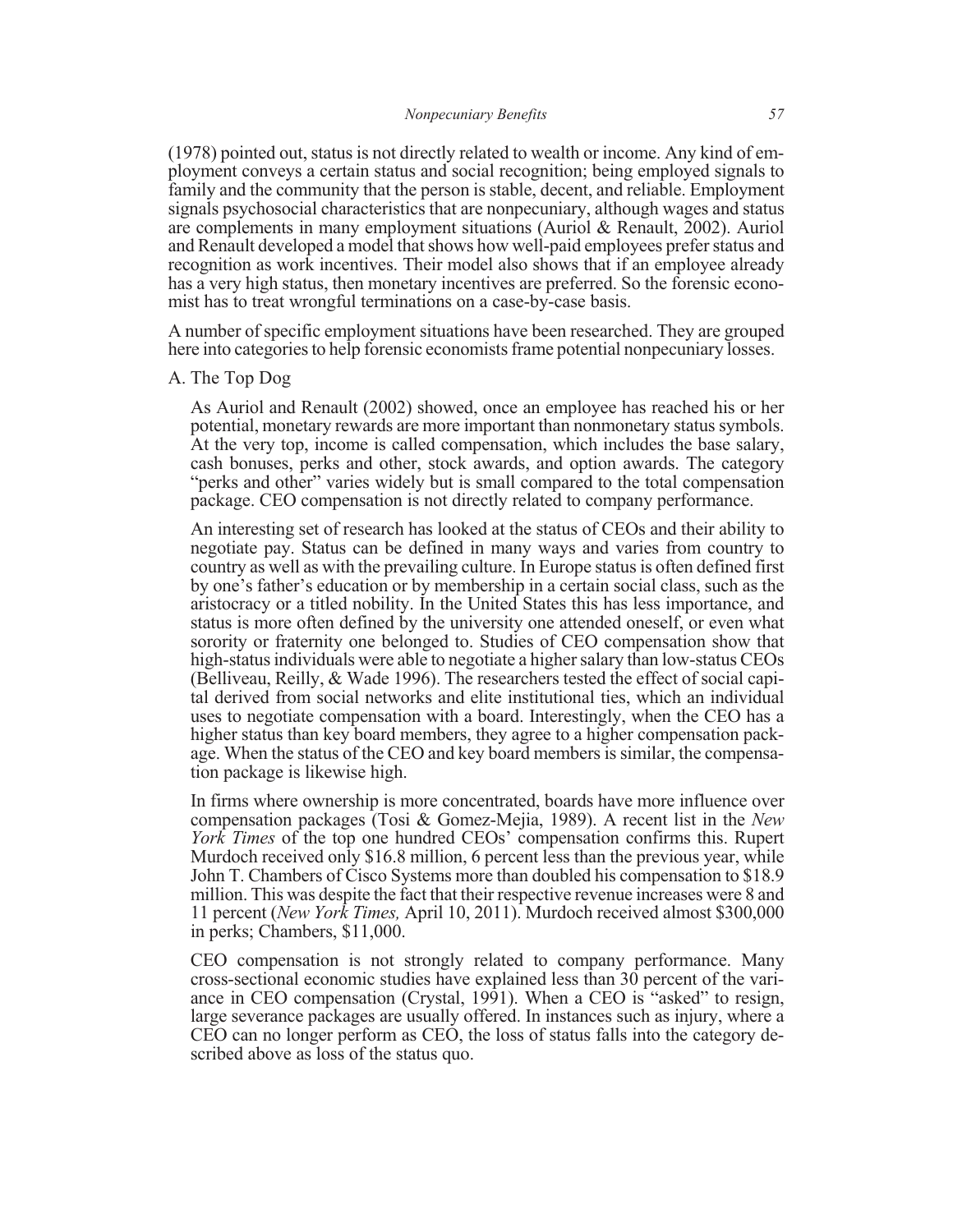### B. Climbing the Ladder

Research has identified industry-wide wage differentials. In a longitudinal study controlling for labor quality and skills, workers could raise or lower their wages by moving to a better- or worse-paying industry (Krueger & Summers, 1988). Wage differentials can be seen in corporations that have a large skilled labor force, whose productivity is not easily measured. Additionally, these corporations make use of promotions as a more effective way to reward employees than monetary incentives alone. In that sense, status and income are complementary.

Status is used differently in different companies. Organizational hierarchies illus- trate this point. Toyota has seven layers of management between its CEO and the workers on the assembly line; Ford has seventeen; and GM had twenty-two (Milgrom & Roberts, 1992). Status is more salient when performance cannot be measured easily. And status is also measured by whom you know and how you know them. Shared affiliation—the buddy system, an old-boy network, belonging to the same church, and other social indicators—increases liking and the potential for promotions (Burt, 2001). In large corporations, climbing up the ladder is facili- tated by the old-boy system.

Status has a significant influence on performance, and employees compare both status and wages to like employees. People are willing to exert great effort in order to be selected for the next promotion. (Fershtman, Hvide, & Weiss, 2002). As employees move up the ladder, the desire for status is replaced by the desire for increased pay (Auriol & Renault, 2002). Also, status is more important in long-term employment situations because the individual is willing to invest in recognition in exchange for monetary compensation.

When output depends on more-cognitive processes, team work, and problem solving, studies have shown that monetary reward can undermine productivity (Kohn 1994). In such instances, monetary rewards are perceived by others as punitive, and they discourage risk-taking. In jobs where output depends on self-motivation, wages rank fifth in job satisfaction. This is the case for engineers, teachers, police, firefighters, nurses, and social workers.

For the forensic economist who has been asked to assess damages in wrongful termination cases involving individuals who work in organizations with well-defined hierarchical structures, loss of status can have potentially large nonpecuniary damages. Given that institutions and firms have highly variable hierarchical structures, such damages are not easily assessed. The review of research presented here should help define a framework to investigate assignments on an individual basis.

C. Status in the Social Context

Status and the need for recognition are closely related and are key factors in job satisfaction. Studies have shown that low job satisfaction leads to high turnover and absenteeism (Dunette, Campbell, & Hakel, 1967; Becker, 1962). Similar to status is the insider/outsider concept, which is used by institutions, corporations, and especially nonprofit and public organizations, including the military (Akerlof & Kranton, 2005). The reward for working in a nonprofit organization, or being part of the military, is one's strong identity with the organization; that is, in being an insider. Society plays its part by recognizing such individuals as putting mission before self. Wrongful termination in such situations carries high nonpecuniary losses.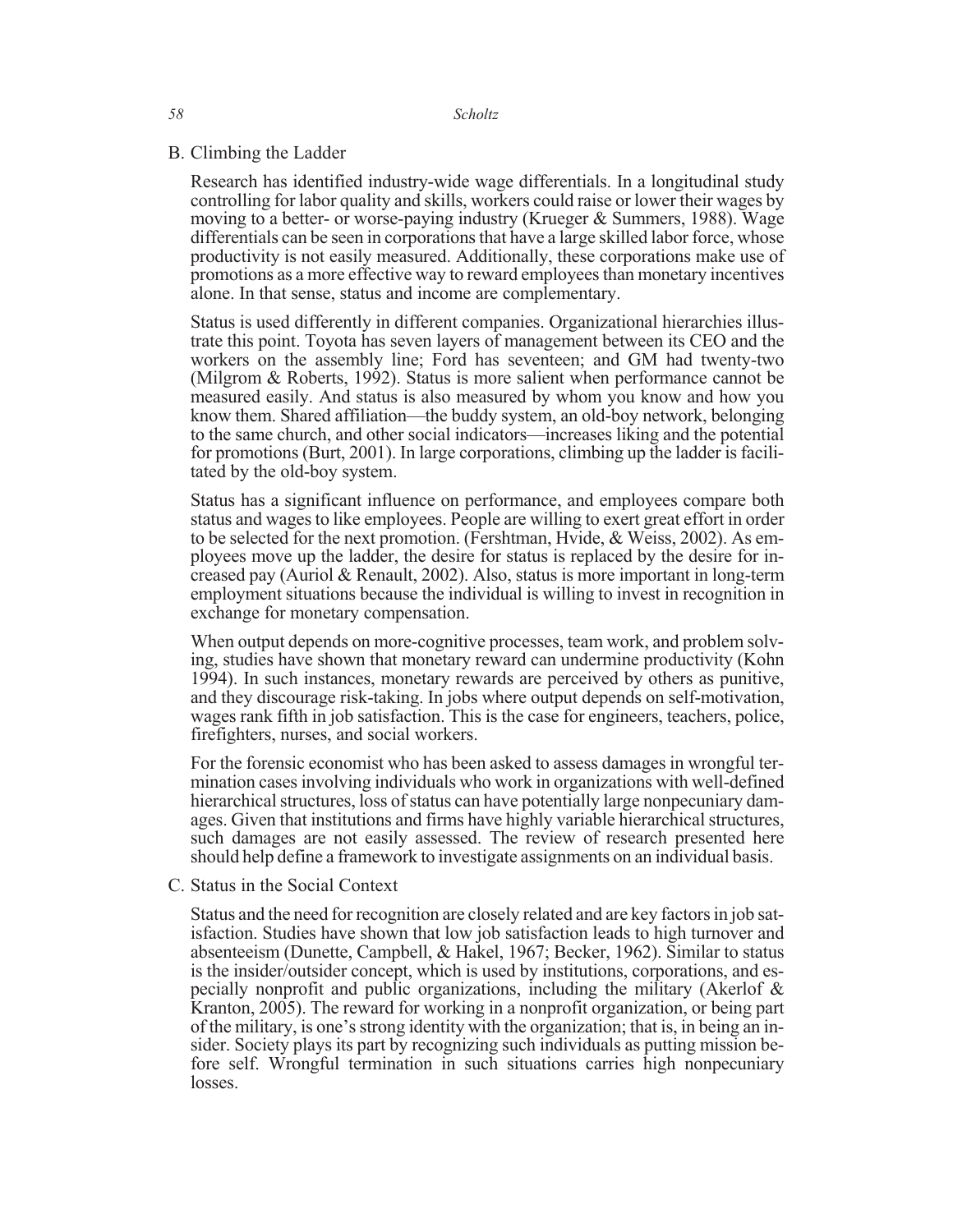#### D. Summary

Nonpecuniary benefits pertain in many employment situations. For the forensic economist, the value of nonpecuniary losses has to be assessed on an individual basis. For example, the loss of status in wrongful termination cases is complex. Is the person a CEO or a longtime employee in an institution or corporation? What is the social capital? Is there an insider/outsider context to consider?

*Proposition: Wages and status are generally substitutable, but status can be more important than wages, especially when wages are average. Being terminated or laid off entails potential nonpecuniary losses. In employment situations where wages rank low in terms of satisfaction, and when the profession is mission-driven, wrongful termination will carry definite nonpecuniary losses; yet such losses are not easily quantifiable. More research is needed in this area.*

## **Fair Wages**

One area of investigation that forensic economists deal with is unequal pay. Research of interest in such cases can be summed up under the "fair wage-effort hypothesis." This has been studied since the 1950s by psychologists, sociologists, and labor economists. Akerlof and Yellen (1990) compiled this research to develop theoretical models that are supported by observations in workers' behavior.

In general, studies show that people who get paid below their fair wage invest less effort in their job, and even sabotage their work. Interestingly, people who get paid more than their perceived fair wage don't work more. A "fair wage" is largely relative: a worker compares his or her compensation to that of others in the workplace, other workers in the industry, or some reference person (Carroll & Tosi, 1977).

A significant effect of unequal pay in the workplace is depressed morale. For instance, Martin (1981) found that people getting paid more than their fair wages can have a dampening effect on morale, especially of coworkers, who perceive that they are being paid less than their fair wages. The airline industry found this out the hard way after deregulation when it introduced a two-tier pay system for flight attendants. Lower-paid flight attendants would do just the minimum and often failed to collaborate with higher-paid attendants. Supermarkets and big chain stores that have unequal or tiered pay systems have similar problems, with the result of high turnover, tardiness, absenteeism, and lower productivity (Salpukas, 1987; Kochan & Barocci, 1985). When companies practice a code of silence around compensation, workers become suspicious and this too influences overall morale (Henderson, 1982). In short, underpaid workers adjust their effort and productivity at work in order to equalize pay.

The effects are self-fulfilling. From the employee's point of view, it is not really worthwhile showing up regularly or working hard, as things at work are not really fair. From the employer's point of view, this worker is unreliable and should not be paid more than what is offered. This argument is widely used, especially for differential pay for women and ethnic minorities. Additionally, research shows that when white males work with women or different ethnic groups, their work commitment is diminished; by contrast, women don't feel that way (Tsui, Egan, & O'Reilly, 1992).

To conclude, the fair-wage hypothesis has been researched in the effect of unequal pay on workers' productivity, job satisfaction, and morale. The fact that unequal pay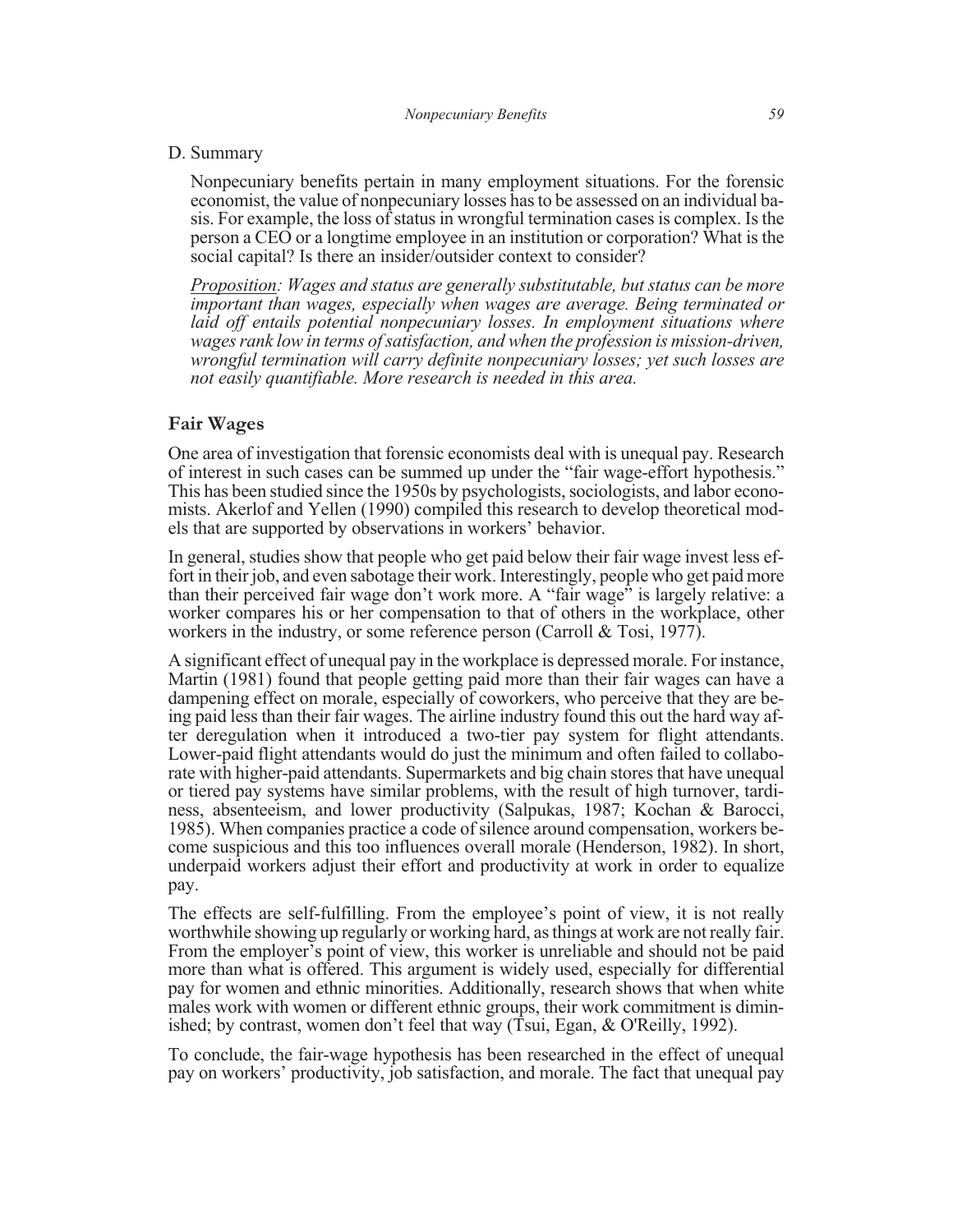leads workers to sabotage their own potential leaves little room for forensic econo-<br>mists to quantify nonpecuniary damages other than to provide information about the psychosocial harm such a worker has suffered. In the United States, longitudinal stud- ies of gender and race might provide more quantifiable information. The German Socio-Economic Panel (SOEP) has data that can be used to quantify the long-term ef- fect of unequal pay, including nonpecuniary losses. But the labor market in the United States is very different, most notably by a higher turnover rate across the board.

For the present, the research into fair wages leads to the following proposition:

*Proposition: In cases of unequal pay, the fair-wage hypothesis provides insights into workers' behavior, but so far there is little concrete information for forensic economists looking at potential nonpecuniary damages.*

## **Nonpecuniary Loss Matrix: A Draft**

This review of research into how employees behave, and how they perceive their work and their remuneration, can be summarized into a preliminary matrix:

| Proposition                                                        | Case Application     | Premium over Monetary Loss                                                                                               |
|--------------------------------------------------------------------|----------------------|--------------------------------------------------------------------------------------------------------------------------|
| Nonpecuniary damages from<br>nonmonetary incentives and<br>bonuses | Wrongful termination | Multiple value of monetary value of<br>benefits                                                                          |
| Nonpecuniary damages and<br>the status quo                         | Wrongful termination | 17% premium over monetary value at<br>least, and as much as 2.7 times the<br>monetary value of wages and benefits        |
| Status:                                                            |                      |                                                                                                                          |
| A. The top dog                                                     | Injury               | Similar to status quo (above)                                                                                            |
| B. Climbing the ladder                                             | Wrongful termination | When wages rank low in terms of job<br>satisfaction, there is a nonpecuniary<br>loss, but it is not easily quantifiable. |
| C. Status in the social context                                    | Wrongful termination | When employment is mission-driven,<br>nonpecuniary losses exist but are not<br>easily quantifiable.                      |
| Fair wages                                                         | Wrongful termination | When a self-fulfilling prophecy oper-<br>ates, nonpecuniary damages are not<br>readily evident.                          |

# **Conclusion**

This review of the research literature shows that a more nuanced opinion about nonpecuniary damages is available to the forensic economist. When nonmonetary incentives and bonuses are given to employees, the equivalent cash value is inflated; cognitive dissonance theory helps explain why and how this is so. In situations where nonmonetary incentives and bonuses play an important role, their inflationary value can be used as nonpecuniary damages in wrongful termination cases.

Research into status quo effects shows that actual values for rewards obtained are higher than their cash values. This is called the endowment effect. The premium over the cash equivalent has been estimated to be 17 percent and in some instances as much as 150 percent in terms of loss aversion. People value a loss more highly than an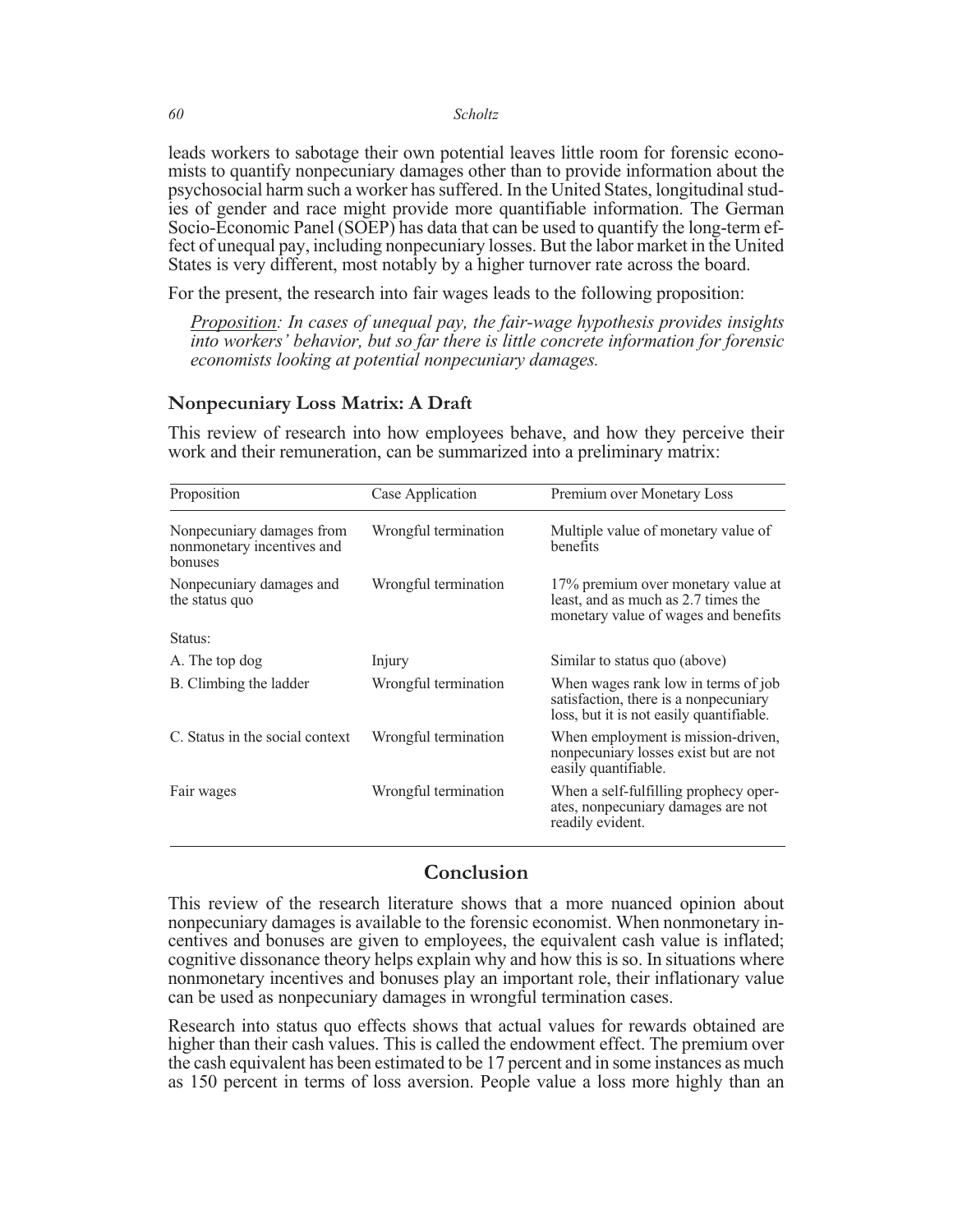equivalent gain; they resist change. Such was the case with Harvard's medical program: although it provided a superior alternative, employees were reluctant to switch from their current medical plan.

I have presented a separate section on status and have shown that arguments about loss of status do not readily lead to estimates of nonpecuniary damages. This is especially true with high-income earners, who prefer monetary over nonmonetary rewards. In middle-management positions, an employee's self-ra importance of wages in job satisfaction can demonstrate nonpecuniary damages, but such ranking does not easily lend itself to valuations. When employment is mis-<br>sion-driven, nonpecuniary damages might be large, but once again, actual valuation is difficult.

The review of studies on unfair wages and unequal pay does not reveal nonpecuniary damages. Perhaps more information can be gained from longitudinal studies.

Nonpecuniary damages can be estimated in certain situations. Whether such estimates are allowable in court is another matter. In the meantime, a forensic economist, when questioned, can point out these areas. Nonpecuniary damages constitute a controver-<br>sial issue among forensic economists. A more detailed look into specific employment situations will help to sort through this controversy.

## **References**

- Abraham, R. (2006). Putting a price on pain-and-suffering damages: A critique of the current approaches and a preliminary proposal for change. *Northwestern University Law Review, 100*(1), 87–120.
- Akerlof, G. A., & Kranton, R. E. (2005). Identity and the economics of organizations. *Journal of Economic Perspectives, 19*(1), 9–32.
- Akerlof, G. A., & Yellen, J. L. (1990). The Fair Wage-Effort Hypothesis and unemployment. *Quarterly Journal of Economics, 105*(2), 255–283.
- Auriol, E., & Renault, R. (2002). The costs and benefits of symbolic differentiation in the work place. IDEI Working Papers 101, Institute of Industrial Economics (IDEI), University of Toulouse, France.
- Becker, G. S. (1962). Investment in human capital: A theoretical analysis. *Journal of Political Economy,* Suppl. 70, 9649.
- Belliveau, M. A., Reilly, O., & Wade, J. B. (1996). Social capital at the top: The effects of social similarity and status on CEO compensation. *Academy of Management Journal, 39*(6), 1568–1593.
- Burt, R. S. (2002). The contingent value of social capital. In N. Lin, K. S. Cook, & R. S. Burt (Eds.)*, Social Capital and Theory* (pp. 255–286). New York, NY: Aldine de Gruyler.
- Carroll, S., & Tosi, H. R. (1977). *Organizational behavior.* Chicago, IL: St. Clair Press.
- Comandé, G. (2009). Doing away with inequality in loss of enjoyment of life, in personal injury and wrongful death damages calculations: Transatlantic dialogue. *Contemporary Studies in Economic and Financial Analysis, 91*, 255–275.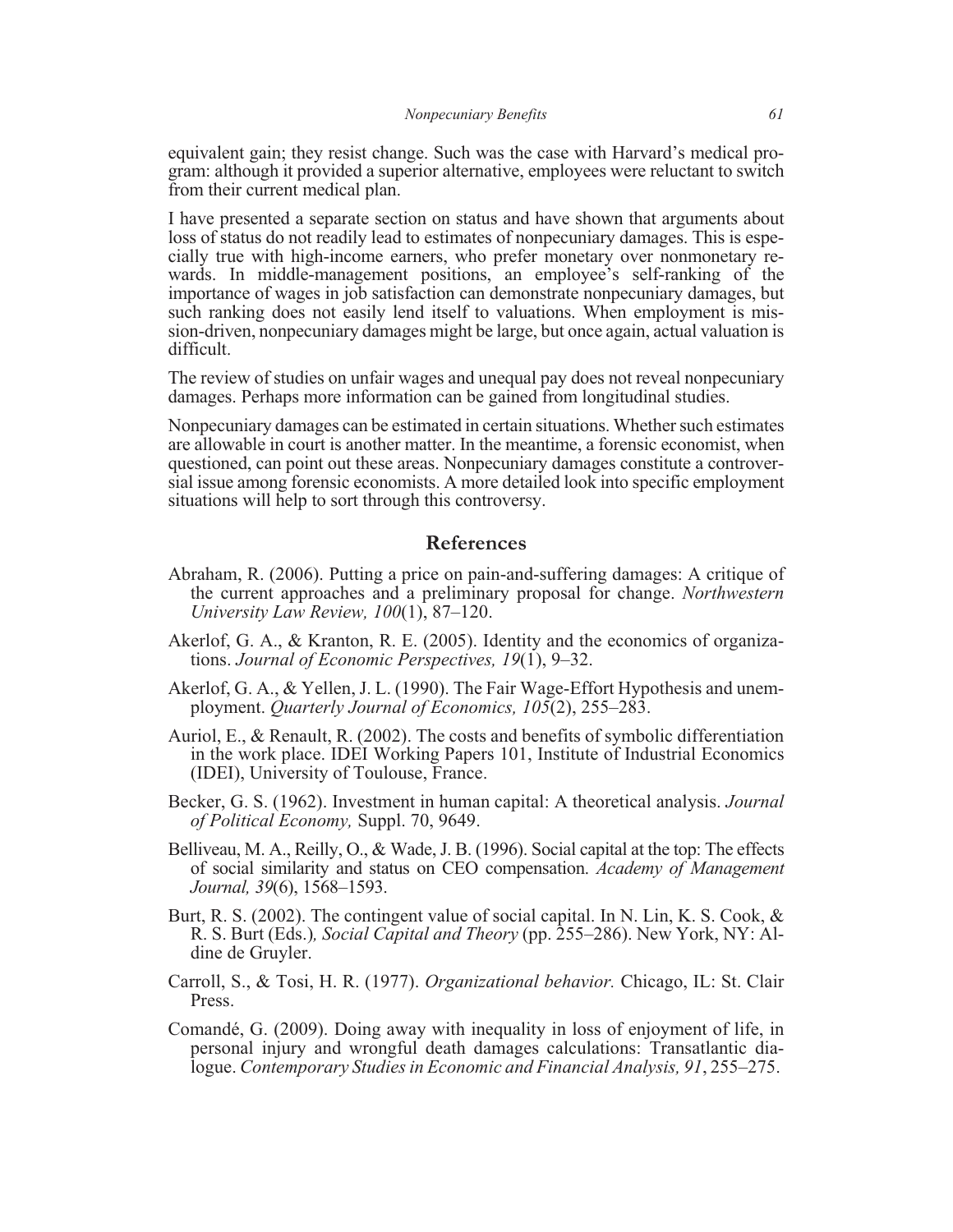- Cooter, R. (2003). Hand rule damages for incompensable losses. *San Diego Law Review, 40*, 1097–1121.
- Crystal, G.S. (1991). *In Search of excess: The overcompensation of American exec- utives*. New York, NY: Norton.
- Dunette, M., Campbell, J., & Hakel, M. D. (1967). Factors contributing to job satis- faction and job dissatisfaction in six occupational groups. *Organizational Be- havior and Human Performance, 2*, 143–173.
- Farzin, Y. H., & Akao, K. (2006). Non-pecuniary work incentive and labor supply. Fonazione Eni Enrico Mattei, Nota Di Lavoro, 21. Available at http://www. feem.it/Feem/Pub/Publications/WPapers/default.html
- Fershtman, C., Hvide, H. K., & Weiss, Y. (2002). *Status concern and the organiza- tion of work*. Working Paper, Tel Aviv, Israel.
- Henderson, R. I. (1982). *Compensation management: Rewarding performance* (3rd ed.). Reston, VA: Reston Publishing.
- Ireland, T. R. (2001). Recent legal decisions regarding hedonic damages: An up- date. St. Louis, MO: University of Missouri.
- Jeffrey, S. (2002). The benefits of tangible non-monetary incentives. Working paper. Chicago, IL: University of Chicago.
- Kochan, T. A., & Barocci, T. A. (1985). *Human resource management and industrial relations.* Boston, MA: Little & Brown.
- Kohn, A. (1994). Why incentive plans cannot work. *Compensation and Benefits Review, 26*(Jan/Feb), 77–79.
- Kruger, A. B., & Summers, L. H. (1987). Reflections on the interindustry wage structure. In K. Lang & S. L. Jonathan (Eds.), *Unemployment and the structure of labor markets.* New York, NY: Basil Blackwell.
- Martin, J. (1981). Relative deprivation: A theory of distributive injustice for an era of shrinking resources. In L. L. Cummings, B. M. Staw (Eds.), *Research in organizational behavior: an annual series of analytical essays and critical reviews* (vol. 3, pp. 53–107). Greenwich, CT: JAI Press.
- Milgrom, P., & Roberts, J. (1992). *Economic organization and management*. Dallas, TX: Prentice Hall.
- Nelson, B. (1994). *1001 ways to reward employees*. New York, NY: Workman.
- Salpukas, A. (1987). The 2-tier wage system is found to be 2-edged sword by industry. *New York Times*, July 21.
- Samuelson, W., & Zeckhauser, R. (1988). Status Quo bias in decision making. *Journal of Risk and Uncertainty,* 1, 5–59.
- Shapiro, S. (2006). Assessing economic damages in personal injury and wrongful death litigation: The State of Connecticut. *Journal of Forensic Economics, 10*(1), 103–113.
- Shapiro, S. J., & Rodriguez, A. E. (2009). Scheduled damages and the American tort environment, personal injury and wrongful death damages calculations: Transat-